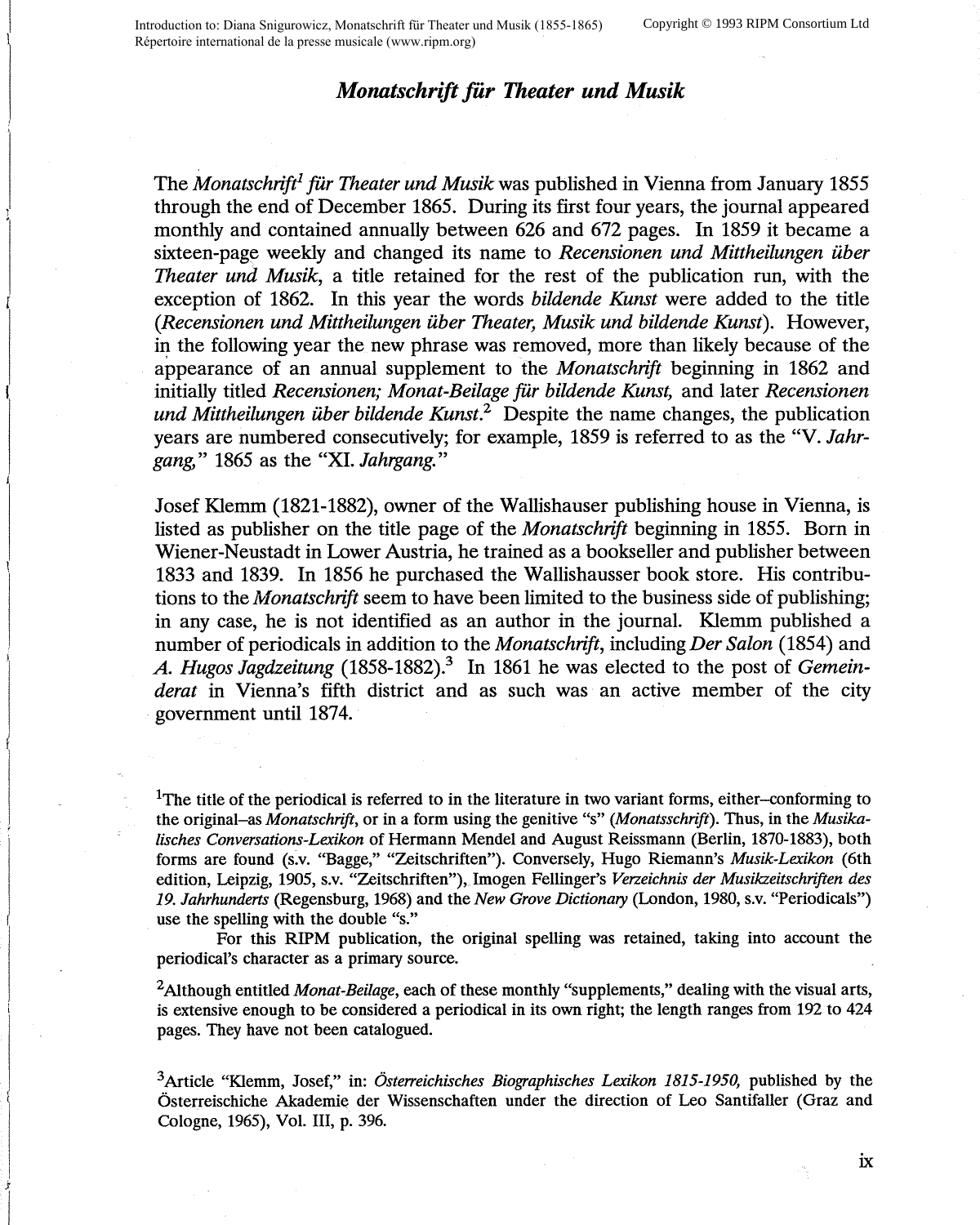Following is a list of the types of articles found in the *Monatschrift,* and, in parentheses, the titles of the sections in which they are found: surveys of theater and opera repertoire, with varying degrees of detail on performers *(Rundschau, Monatbericht, Wochenbericht),* reviews of musical performances ( *Concert-Bericht),* reports from collaborators outside of Vienna *(Korrespondenz, Korrespondenz-Nachrichten* ), essays on theoretical or historical topics, reviews of new music and books on music *(Neue Erscheinungen im Buch- und Musikalienhandel, Musikalische Literatur),* and miscellaneous news *(Kleine Chronik, Lokales* ). In addition, a section entitled *Briefkasten der Redaktion* appeared at the end of most issues and served as a "mailbox" for the journal's editor, who therein informed collaborators about the status of their articles (whether received, planned publication date, etc.).

During the period in which the *Monatschrift* appeared monthly, it contained extensive surveys of the repertoire performed and the artists who appeared in Vienna's major theaters: Burgtheater, Karntnerthortheater and the *Vorstadttheater.* The latter term was used collectively for the following smaller theaters: Theater in der Josefstadt, Karltheater, and Theater an der Wien. Musical performances in Vienna's many concert halls *(Redoutensaal)* were also reviewed on a regular basis. Reviews of church music are found in a special section *(Kirchenmusik).* ·

One of the *Monatschrift's* most significant features is its wealth of biographical information on many of the major artists of the day. In addition to the possibility of following the career of a particular performer through the surveys of repertoire, mentioned above, the unsigned articles titled "Zur Charakteristik des Burgtheaters, seiner darstellenden Krafte und seiner Leitung," published in installments in 1864, offer detailed information on the roles performed, debuts and stylistic characteristics of the singers engaged at this leading theater in Vienna.

An equally noteworthy feature of the *Monatschrift* is the attention it devotes to the history of various theaters (for example "Zur Geschichte der Wiener Theater," 1862, and "Beitrage zur Theatergeschichte," 1863). Although the Viennese theaters are naturally given priority, the history of many foreign theaters (Greek, American, Russian, etc.) are treated extensively as well.

Considering the size of the periodical, there are relatively few authors identified in the *Monatschrift.* Moreover, the journal uses a large number of pictorial symbols to distinguish its contributors in place of initials or a full name. While the identity of these contributors is very difficult to determine, many initials and symbols may be linked to the cities from which. the contributors sent their reports. A list of these appears in the table below; only the most frequently used symbols have been included.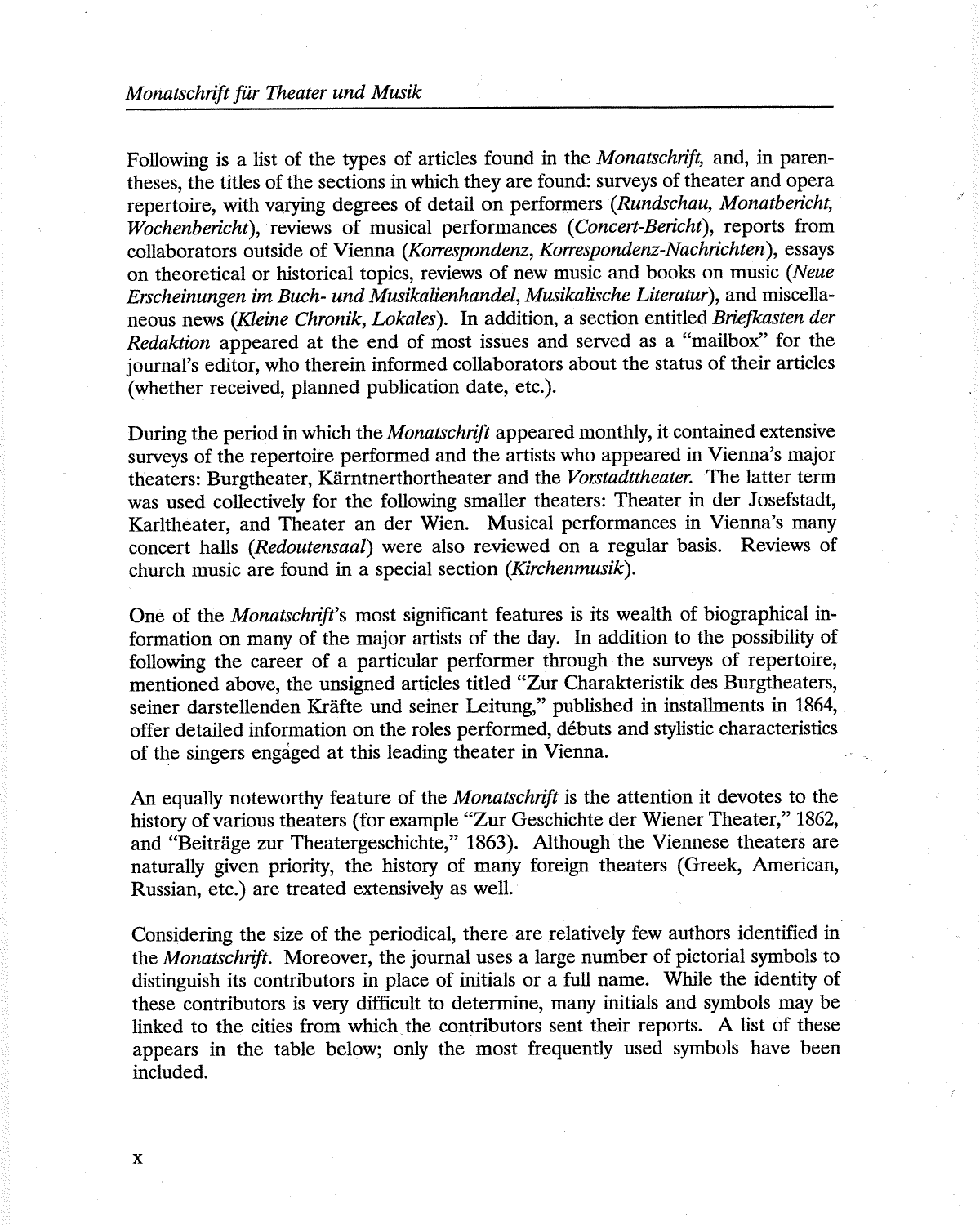| <b>Berlin</b>  | Ճ             |
|----------------|---------------|
|                | $Ch-r.$       |
|                | H—d.          |
| Braunschweig   | A. G. -       |
| <b>Breslau</b> | cF., c. F.    |
| Darmstadt      | ##            |
| Dresden        | P.            |
| Frankfurt      | $F$ —G, F. G. |
| Graz           | !!            |
|                | F. P.         |
| Hannover       | D. G.         |
| Königsberg     | Th. L.        |
| Leipzig        | ✿             |
| Munich         | 21            |
|                | Z.            |
|                | H. A.         |
| Paris          | Mrl.          |
|                | J. v. N.      |
| Pest           | A. v. Cz.     |
| Prague         | $\sigma$      |
|                | J. G.         |
| Salzburg       | K.            |
| Stuttgart      | ***           |
|                | 1.            |

A number of the collaborators identified were recognized critics and writers. Selmar Bagge, publisher and editor the *Deutsche Musik-Zeitung* (Vienna 1860-1862) and the *Allgemeine musikalische Zeitung* (Leipzig 1863-1865), contributed several articles dealing with the history of music, including a discussion of church music. Karl Debrois van Bruyck (1828-1902; C. v. Bruyck, v. Br.) studied piano with August Mittag, a teacher of Thalberg, and music theory and composition with Rufinatscha. He wrote many articles for contemporary music periodicals, and to the *Monatschrift*  contributed numerous reviews of new music and, among others, an important series of articles dealing with the performance of Beethoven's piano sonatas. Otto Gumprecht (1823-1900) earned a law degree before becoming a music critic for the *Nationalzeitung* in 1848. His writings include a critical study, published in Leipzig in 1873, of Richard Wagner's *Der Ring des Nibelungen.* Among Gumbrecht's contributions to the *Monatschrift* was a series of articles on the state of music in Berlin. Ludwig Nohl (1831-1885), a professor of music, published many collections of composer's letters, and, contributed a biographical sketch to the *Monatschrift* (1864) focusing on the electoral prince Maximilian Franz of Austria. Martin Gustav Notte